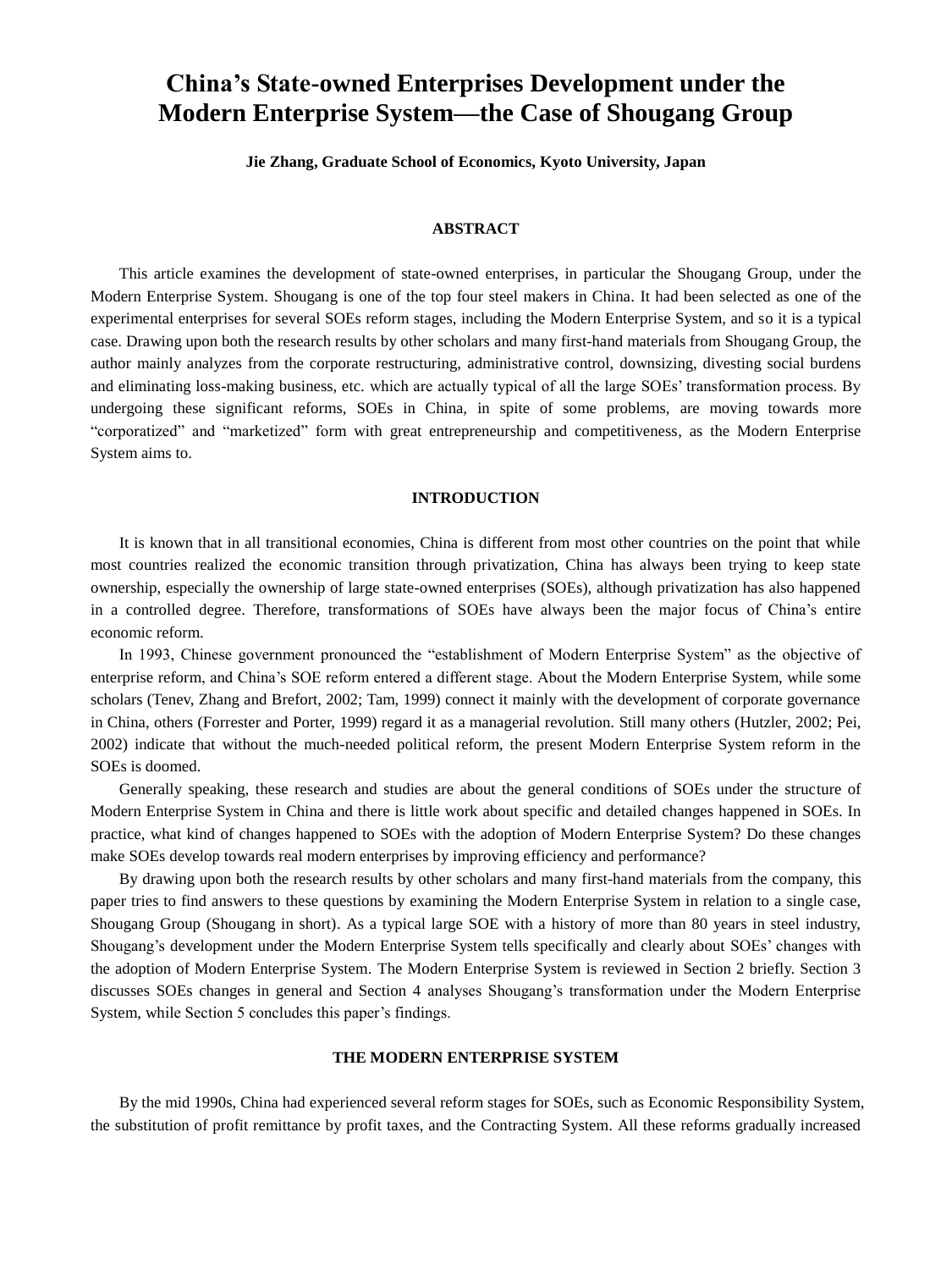enterprise autonomy, but also left some drawbacks. For example, enhanced enterprise autonomy had led to over-investment, asset stripping and collusion among bureaucrats, managers, and local governments. Many SOEs were in the red because of heavy welfare and tax burdens, poor management and reluctance to lay off redundant workers.

With the Contracting System abandoned by some enterprises, there was clearly a need for a new reform, one could solve the outstanding problems in enterprise structure and management that the Contracting System had either failed to resolve or not addressed at all. In such condition, the Modern Enterprise System was put forward, which pushes SOE reform into a new era.

The Modern Enterprise System was put forward in the Decisions on Issues Concerning the Establishment of a Socialist Market Structure issued on the Third Plenary Session of the 14th Party Congress in November 1993. The "Decision" made at the session writes: What we are going to establish is a Modern Enterprise System which suits the requirements of the market economy, and features clear-cut equity ownership, distinct responsibilities and rights, separation of government from enterprises and scientific management (Chen and Lin, 2002). The Modern Enterprise System is intended to promote the corporatization of SOEs, bringing in some features of typical Western company structure such as boards of directors and shareholders, reducing government interference in the running of enterprises, and making them more entrepreneurial and less reliant on the state. To realize these aims, enterprises need to practice gaige, gaizao and gaizu. Gaige (reform) means the adoption of new enterprise-management mechanism; gaizao (reconstruction) consists of technical transformation and improvement, while gaizu (restructuring) involves a reorganization of property rights and assets.

# **SOES' CHANGES UNDER THE MODERN ENTERPRISE SYSTEM**

The Modern Enterprise System leads to great changes in SOEs. But it has different results on large ones and small and medium-sized ones, especially in 1997, at the fifteenth CCP congress when the policy of "Grasp the large and let go the small" (zhuadafangxiao) was set out.

For most small SOEs, the 1993 Decision led to a rash of de facto privatizations at the local level and a wave of incorporations, although "privatization" is not a term that the Chinese use. Table 1 shows that the ownership transformation has taken a variety of forms, with conversion to joint-stock company and restructuring the most commonly employed techniques, followed by mergers and leasing. The forms taken lest are contracting out, sale and bankruptcy.

| Table 1. Transformations of Small and Medium Enterprises in China by 2000 |                  |                  |                  |
|---------------------------------------------------------------------------|------------------|------------------|------------------|
| Nature of transformation                                                  | Coastal area $*$ | Central area $*$ | Western area $*$ |
| Number of enterprises                                                     | 17629            | 20713            | 21068            |
| Percentage transformed                                                    | 83%              | 83%              | 80%              |
| Joint-stock company                                                       | 22%              | 22%              | 19%              |
| Restructuring                                                             | 17%              | 14%              | 20%              |
| Merger                                                                    | 13%              | 11%              | 12%              |
| Leasing                                                                   | 11%              | 14%              | 9%               |
| Contracting                                                               | 9%               | 9%               | 8%               |
| Sale                                                                      | 8%               | 9%               | 9%               |
| <b>Bankruptcy</b>                                                         | 8%               | 11%              | 11%              |
| Others                                                                    | 12%              | 10%              | 12%              |

Source: Chiu and Lewis, 2006: 69.

Notes: Coastal area includes Liaoning, Hebei, Beijing, Tianjing, Shandong, Jiangsu, Shanghai, Zhejiang and Fujian. Central area includes Heilongjiang, Jilin, Shanxi, Henan, Hubei, Anhui, Jiangxi, Hunan and Hainan. Western area: Inner Mongolia, Shanxi, Ningxia, Gansu, Qinghai, Xinjiang, Tibet, Sichuan, Guizhou, Yunnan and Guangxi.

While on the other hand, for large SOEs, their transformations took a different form. The state has sought to retain ownership of the largest SOEs and take some measures to develop them to the critical production levels where economies-of-scale could be reached and make them internationally competitive in the world market. The main measures include: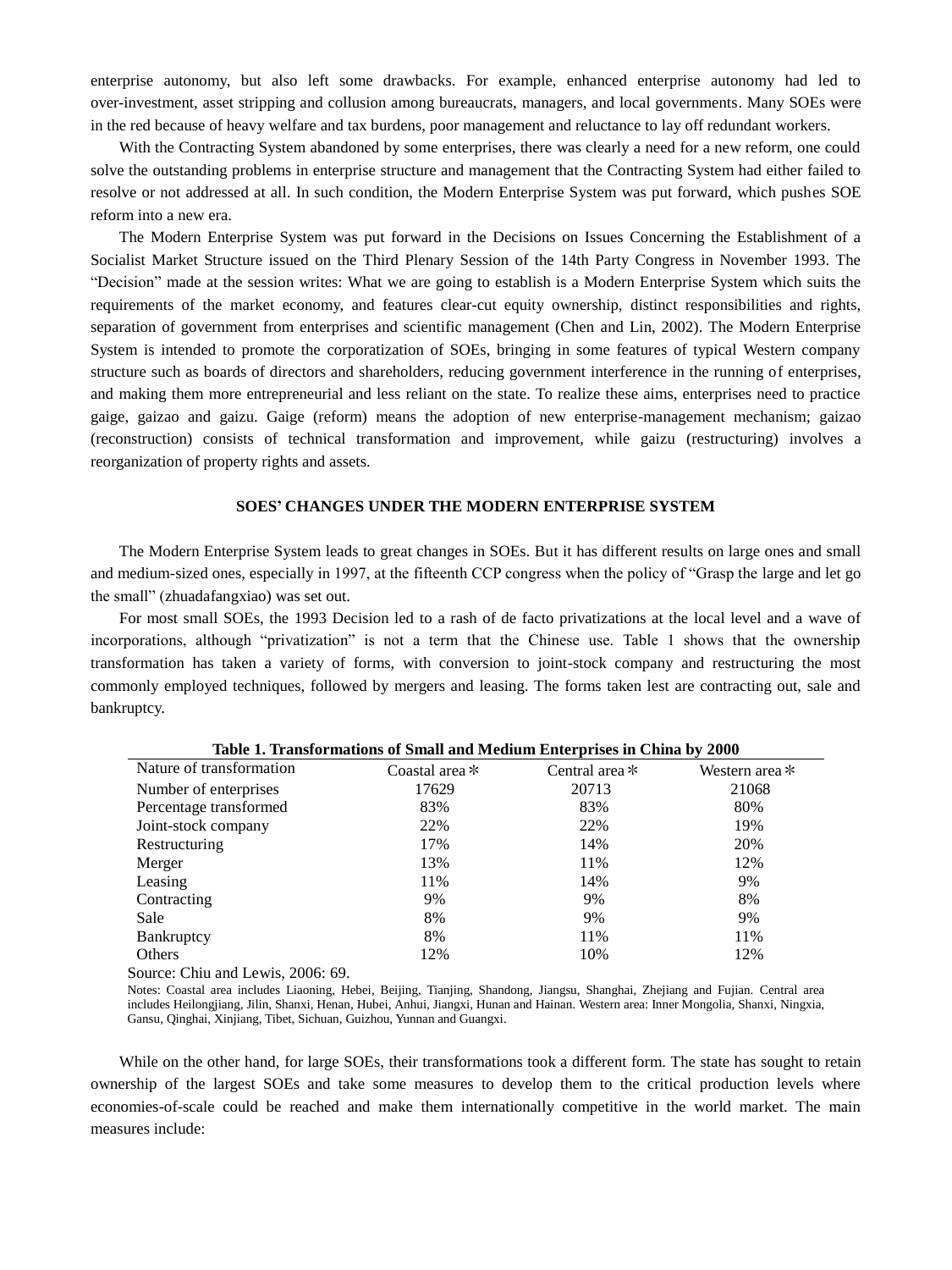(1) Establishing enterprise groups by reorganizing the enterprises' resources, assets, and structure to create large companies to be more competitive.

(2) Corporatization by setting up shareholding companies and limited liability companies within the group so that a parent holding company and a range of subsidiary companies would be formed.

(3) Mass layoffs to enhance efficiency (jianyuan zengxiao). The government grants enterprises autonomy in employing and dismissing workers so that the SOEs could reduce redundant workers. It is estimated that layoffs from SOEs and collectives were 25.5 million during 1998-2001 (Chiu and Lewis, 2006: 71).

(4) Debt-equity swap (zhaizhuangu). In 1999, 4 Asset Management Companies (AMC) were established to specialize in buying, managing and disposing of the non-performing loans of the four state-owned banks. This debt-equity swap policy was intended to eliminate heavy financial burdens, so that enterprises could start afresh. Huge interest payments would be alleviated immediately, allowing state commercial banks to pursue their own institutional reforms.

(5) Shifting social burden from enterprises to local governments.

a. Building a new social security system which included the pension insurance, medical insurance, unemployment insurance and minimum guarantee system. b. Housing commercialization and socializing the functions and organs of house construction, distribution, management and repair. c. Separating the public organizations, such as hospitals, schools and other welfare and service facilities from SOEs.

These measures were directing against the serious problems that SOEs had. Then how were the measures practiced? By focusing on Shougang Group, one of the typical large SOEs, we can find some answers.

# **SHOUGANG'S TRANSFORMATION UNDER THE MODERN ENTERPRISE SYSTEM**

Shougang was established in 1919, developing into a large-scale integrated iron and steel plant with Soviet assistance in the 1950s. By the mid-1970s it was China's eighth largest steel plant. Since 1981, Shougang experienced 15 years under the Contracting System during which time great changes took place. In the early and middle period of the Contracting System, Shougang achieved incredible performance. However, while approaching the end of the Contracting System since 1992, owing to the limitations of the Contracting System itself and Shougang's own problems, such as massive expansion efforts, low investment in technology, and management corruption etc. Shougang began to face some serious problems, especially financial troubles which almost led to its insolvency.

With the ending of the Contracting System in Shougang in 1995, when actually the Modern Enterprise System had already been in practice, Shougang also entered an age of adjustment and transformation, accompanied by new development. Actually it was soon added to the group as a Modern Enterprise System pilot (Hassard, Sheehan, and Morris, 1999).Therefore, it is of special meaning to select Shougang as the object of our case study.

# **Corporate Restructuring**

#### *Group reform program and corporatization*

By the time the Contracting System ended in February 1995, Shougang was still in the traditional structure of organization. All the 168 factories were under the centralization management of Shougang Corporation which was the only legal person who would bear the accompanying responsibilities for all the factories (Internal material 1: pp2). Furthermore, factories, especially non-steel industries were mainly to produce and offer service for inside Corporation (Internal material 1:pp2).

From November 1995, as part of the Modern Enterprise system, group reform program in Shougang began to put into practice. The State Council assigned the shareholder's responsibility to the Beijing municipal government. Shougang Corporation (the core company) was renamed as Beijing Shougang (Group) Corporation Limited (BSGCL), and was re-registered. The Beijing government designated BSGCL as the core company with the authority to enforce its shareholder's rights upon second tier companies within Shougang Group (Internal material 1: pp4).

The core company is the parent company which consists of administrative departments and most component parts involved in their core line of production (i.e., iron and steel). In this way, other component parts including special steel-making plants and those that engaged in non-core and unrelated lines of business became second-tier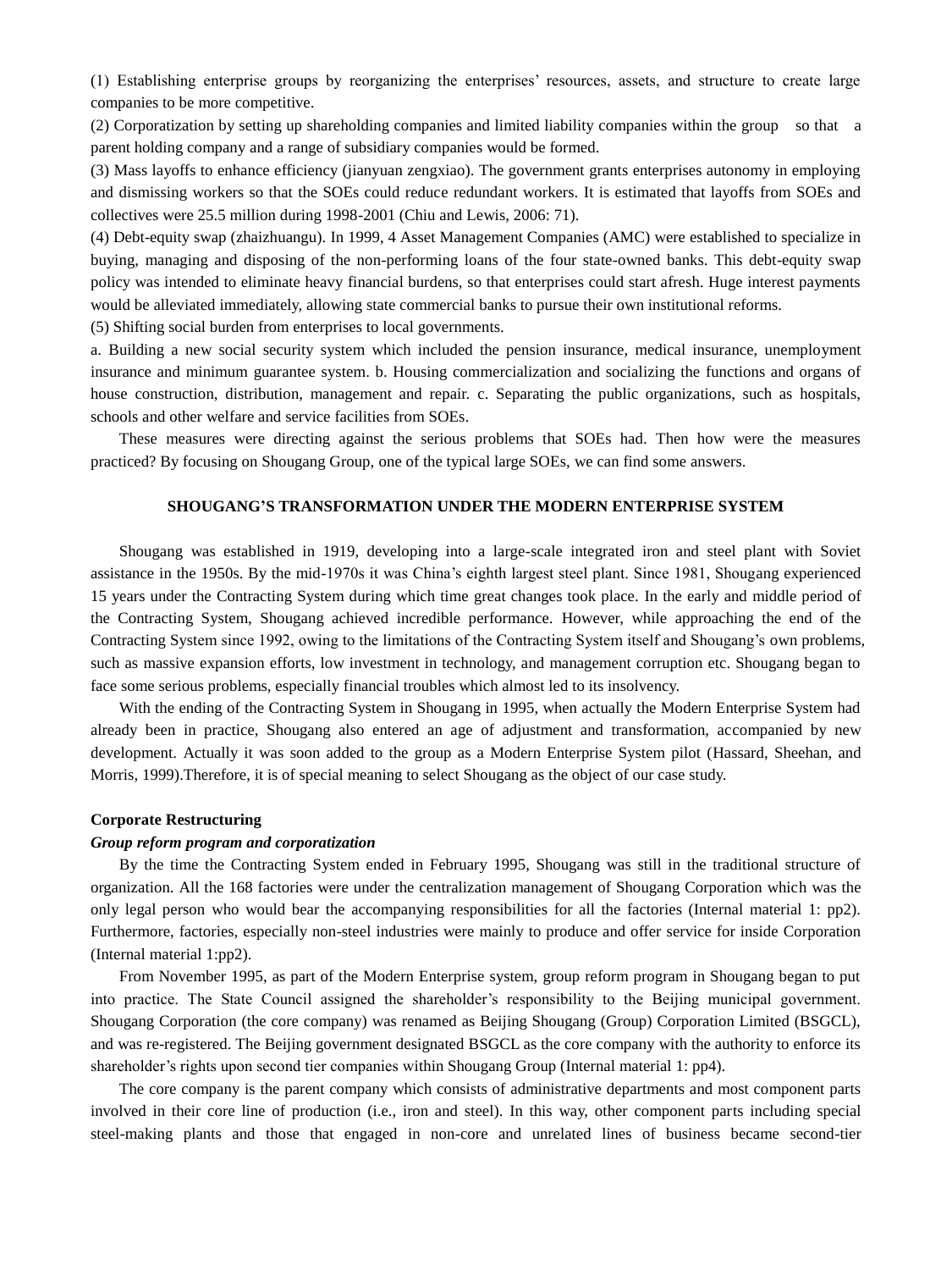sub-companies which were turned into "legal persons". They have managerial and financial autonomy, and they are responsible for their own profits and losses. Economic transactions between the core and second-tier companies (or among second-tier companies) must be based at market prices.

By 1998, the first stage of the group company system had finished and by then, there were altogether 83 member units in 18 provinces (Internal material 2). A year later in 1999, Shougang selected 7 profitable core-line production units which involves coking, sintering, iron-making, steel-making and casting to form Beijing Shougang Company Limited and listed as an A-share company in the Chinese stock market (Internal material 3: pp4). Of all the 2310 million shares, the state share (the core corporation of Shougang) was 84.85%, and tradable share was 15.15%. With the reform of segmented share structure (guquan fenzhi gaige) and converting bonds into shares (zhuanzhai zhuangu), by January, 2007, the state share has decreased to 73.18% (Shougang Company Limited homepage; Shougang Company Limited share structure homepage; Shenzhen Stock Exchange homepage).

Then in August 2000, based on the debt-equity swap policy, Beijing Shougang Xingang Company Limited was formed with 7 other units including the nonlisted part in the core-production line and a part of the former Special Steel Company (Internal material 4). China was strict in selecting those that would convert their debt into equity, learning from the East European Experience. The selected company to practice debt-equity swap should have the potential to turn a profit, or at least break even, after restructuring (Ma, Mok and Cheung, 2001).

With the corporate restructuring, a hierarchical managerial system with the board of directors, managers and a monitoring committee in the core and second-tier companies has been established (figure 1). The board of directors in the core company is assigned by the Beijing government, with a three-year term of office. A worker representative is entitled to sit on the board. The general Managers and members of the Monitoring Committee also are assigned by the government. No members could sit on the board of Directors and the General Managers simultaneously (Nolan and Godfrey, 2001).

# **Figure 1. Shougang Group Corporate Structure After Restructuring**

Sources: Nolan, P. and Godfrey Yeung. 2001: 169; Internal material 5.

The establishment of this hierarchical managerial system with the board of directors, managers and a monitoring committee is to separate government and management functions, and in a certain degree, the management level does enjoy greater autonomy. However, since Shougang is a typical SOE, the Party still has its role although its power is decreasing little by little. Actually since the Modern Enterprise System was practiced in Shougang, the government has always assigned the same person as both the chairman and the Party secretary. And likewise, the general manager also holds the position of the deputy Party secretary. In this way, the Party secretaries have become part of the management, which actually reduces the administrative cost, and decreases power struggles and responsibilities diffusion between the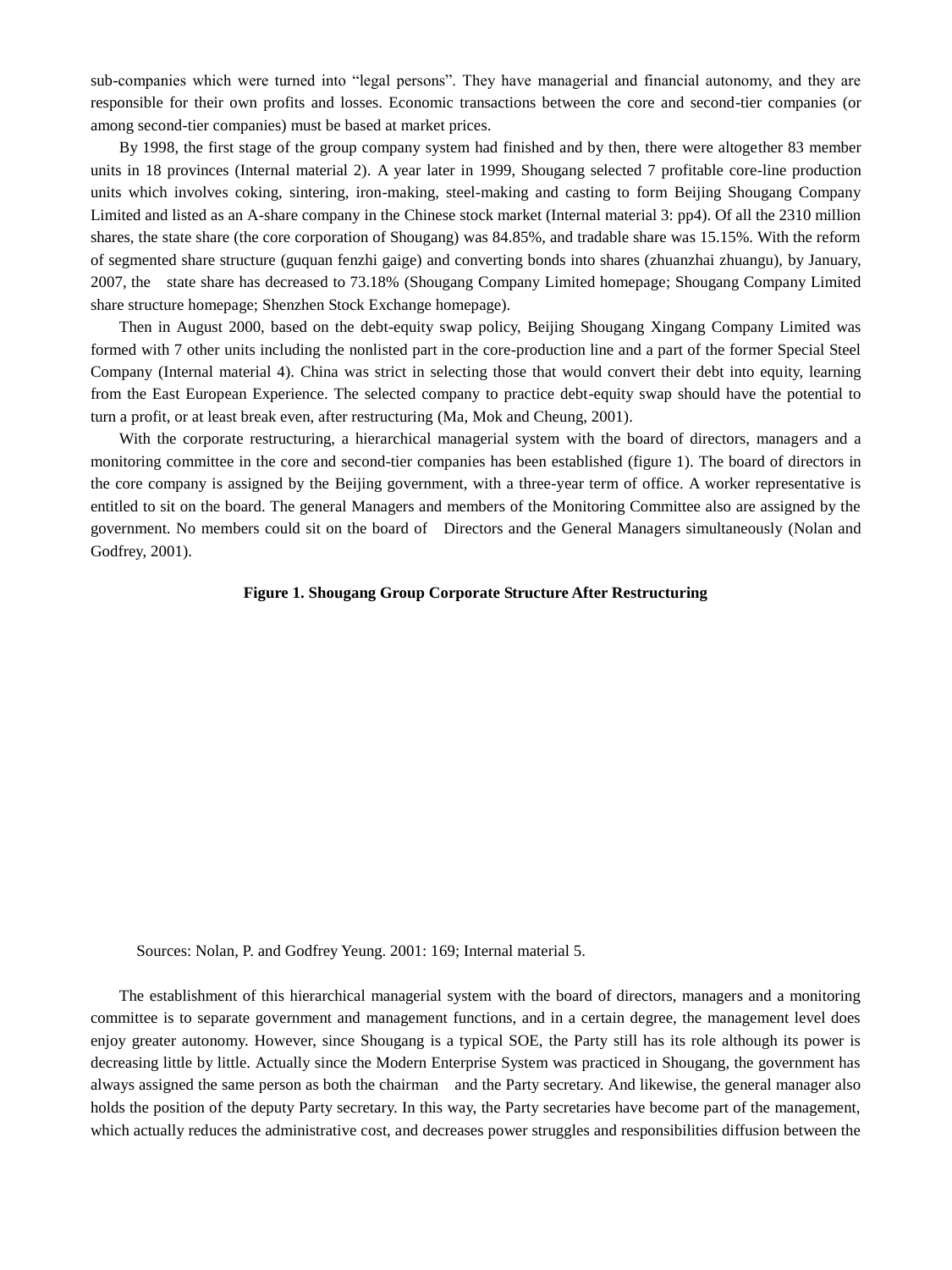#### *Change on administrative control*

For a long time, the overall development of the Chinese steel industry was under the close control of the Ministry of Metallurgical Industries (MMI, Ye Jin Bu). However, since the reform, a large and fast-growing share of output was produced in local plants, sometimes outside the system of local state ownership. Since the 1980s, especially with the practice of Modern Enterprise System, even for the large state key plants, the role of market forces has increased strongly. The changed planning environment was reflected in the system reforms of 1998 when MMI was abolished and replaced by the Bureau of Metallurgical Industries (SBMI). In reality, many of the functions of the old MMI were not transferred to the new Bureau, but were transferred down either to the province level or to the enterprises.

In the case of Shougang, before 1998, Shougang was under two-tiered administrative control of both MMI and the Beijing Municipal Government. While MMI was mainly in charge of the administration of Shougang's production and investment, the Beijing Municipal Government would control its employment, wages and finance. Accordingly, MMI had the right to appoint and dismiss the general manager of Shougang, and Beijing city government correspondingly took the power of appointing and dismissing the Party secretary. The two-tiered administrative control made things very complicated and even conflicting between the two administrative parties.

Therefore, the abolishment of MMI for Shougang was great, because ever since then, Shougang would only reports directly to the Beijing city government (Figure 1). The new SBMI would not take administrative control over Shougang as the old MMI did in the past. Thus it was in accordance with the State Council's assigning Shougang's shareholder's responsibility to the Beijing municipal government as mentioned above.

#### **Divesting itself of social burdens**

For a long time, the functions of SOEs in China were seriously distorted, namely enterprises had to shoulder a lot of social affairs, such as surplus labor, welfare of pension, medical care and housing etc. Enormous social welfare burden had long been regarded as one of the main reasons for SOEs inefficiency and uncompetitiveness. Shougang, as a typical large SOE, was no exception at all, but was dramatically heavy with these burdens. Therefore, Shougang was active in relieving itself from social burdens in the following aspects.

#### *Reducing the burden of surplus labor—downsizing and retrenching*

Iron and steel making industry in China was seriously overmanned, so under the Modern Enterprise System, several of the steel corporations have planned reductions in employees of between 16 to 50 percent in their core iron and steel business.

Since the Contracting System, Shougang began to reduce redundant workers from core business lines and re-assign them to tertiary sector. After the practice of Modern Enterprise System, substantial reduction began. In 1998, Shougang estimated that roughly one-third of its total employees were redundant, but the actual reduction is larger than that, about half of the total employees had been reduced, from 1996's 239 thousand to 2004's 120 thousand, meaning 13 thousand of reduction every year (Internal material 6—13).

It is really a drastic work-force reduction, which is related on one hand to the actual redundant employees in Shougang, and on the other to the program of Shougang's moving out Beijing area. Shougang management is acutely aware of the political sensibility of unemployment in Beijing context, so Shougang employed a number of methods in their efforts to help them to be re-employed.

Through much effort, the reemployment ratio of 1999 was 75.05% in the Group, and that of 2003 was 89.5% in Beijing and Qianan area, a high figure compared to most of the SOEs (Internal material 14and 15).

#### *Reducing the burden of welfare responsibilities—passing to the government*

Traditionally, social welfare provision has been the responsibility of SOEs, and it had been said that SOEs were responsible for the provision of cradle-to-the grave welfare, including housing, schooling, health care, and pensions (Solinger 1997).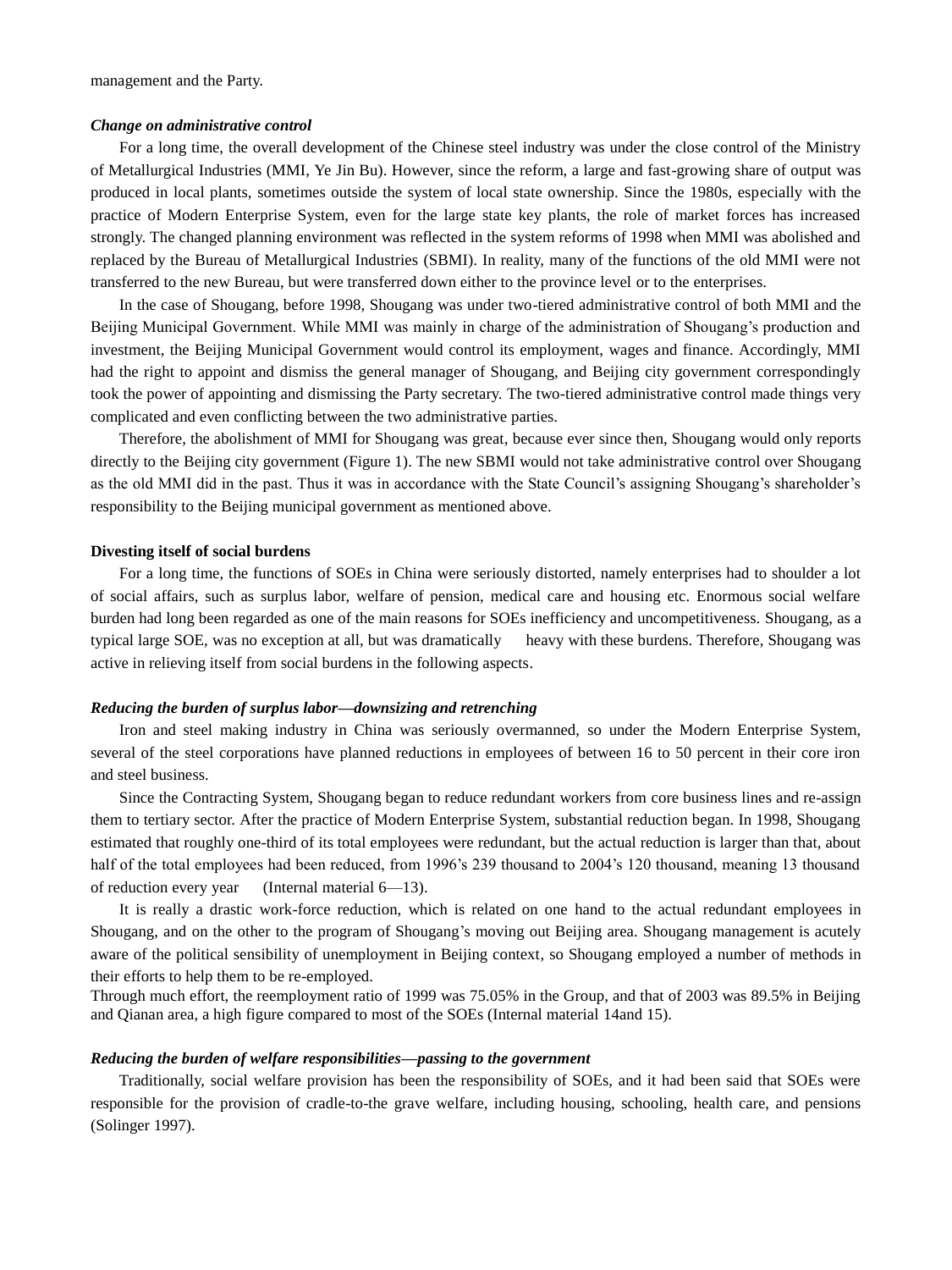Several stages of China SOE reform before the Modern Enterprise System did nothing in this field. Within this context, Chinese government began to establish a new social security system in 1995 which was independent of the enterprise system with a purpose to alleviate burdens on enterprises (Wu jinglian, 2005).

It is from January 1, 1998 that Shougang began the reform in pension insurance, medical insurance and unemployment insurance and by 2002 basically the reform was completed. The 178,000 employees, including the retired from 92 unit members, in Beijing and Qianan area of Shougang participated in the social security system in Beijing city government and enterprises in other areas also participated that under the local government (Internal material 16and 17).

The establishment of social security system made many SOEs, especially SOEs with a long history and a large number of retired employees like Shougang freed from social burden. As for Shougang, it would save 150 million yuan only in the pension payment every year (Internal material 17).

At the same time, Shougang successfully passed some of schools and kindergartens to the education departments of local governments.

Housing commercialization has been basically realized since houses which belonged to Shougang in the past have been sold off to employees at discounted market rates.

With theses transformational measures, Shougang's performance is improved. This could be seen from the profit rising tendency in spite of some fluctuations in 1999 and 2000 (Figure 2) which was due to the due to the price rising of the upstream product. Surely, the profit rising is not only the result of these measures mentioned above, eliminating loss-making industries from the group also contributes a lot to it, which would be discussed in the following part.



#### **Figure 2. Shougang Net Profit 1996 - 2004**

Sources: Internal materials 6-13.

#### **Eliminating loss-making non-steel business**

Owing to the historical reasons, some administrative merging happened in Shougang before the Modern Enterprise System was adopted. For example, in 1988, Shougang was asked to merge 13 former military equipment industries to salvage loss-making enterprises. Of the 13 industries, 12 of them were in loss. In spite of the long-time efforts, by the end of 1996, there were still 7 of them in loss, of which 6 were in serious loss, and some of the production almost stopped (Internal material 18, pp 4). In order to help these factories to maintain production, develop new products, adjust production structure, and upgrade technology, Shougang invested a large sum of money. Materials show that by the end of 2002, totally RMB2.036 billion yuan had been invested (Internal material 19, pp.1).

With the adoption of the Modern Enterprise System and the autonomy that the management granted, from 1996, Shougang tried to transfer these former military equipment industries to local governments where they are located (Internal material 20). Besides the transferring, Shougang also applied for these loss-making industries to go bankruptcy.

It is not an easy work to practice transferring and bankruptcy of these loss-making enterprises, because it relates to 47 thousand of employees' living. In order to make the work go smoothly, Beijing city government, together with Shougang core company, negotiated many times with General Office of the State Council, State Economic and Trade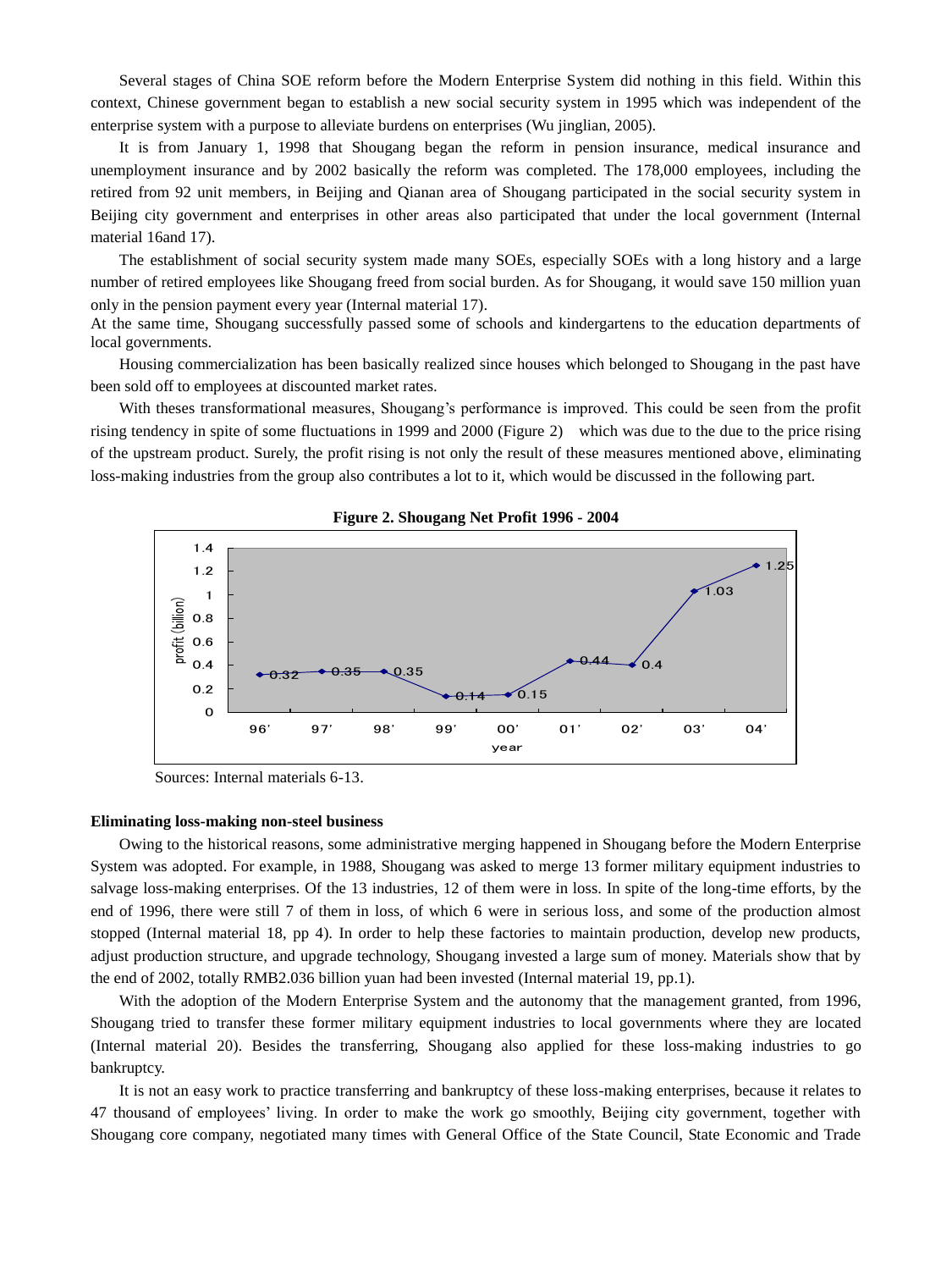Commission, State Assets Management Commission, Ministry of Finance, and the concerned local governments (Internal material 21).

By the end of 2005, for the 13 military equipment industries, 6 were successfully transferred to the local governments, 2 were just under the operation of transferring, 2 had finished the preliminary work of going bankruptcy and 1 had transferred the bankruptcy wok to the local government (Beijing city government People's Representative Congress homepage).

#### **CONCLUSION**

As a case study, this paper examines Shougang Group—one of the top 4 steel works in China by introducing Shougang's development under the Modern Enterprise System which was adopted to promote the corporatization of SOEs, to bring in some features of typical Western company structure, and to reduce government interference so that the enterprises would be made more entrepreneurial and less reliant on the state.

While the Modern Enterprise System led to a rash of privatizations among small and medium-sized enterprises, large SOEs took a different form of transformation by keeping the state ownership as the Shougang case has shown here.

By corporate restructuring of establishing Shougang Group and a hierarchical managerial system, Shougang is experiencing the separation between government and enterprises, through which the government is trying to reduce the administrative control. By reducing surplus labor in large numbers and passing the responsibilities of social welfares to the local government, Shougang is divesting itself of social burden to increase its efficiency and profitability. By eliminating loss-making non-steel business, Shougang management is making full use of the autonomy they granted to get rid of the non-profitable factors, making Shougang competitive to meet the challenge of the changing environment and fierce competition.

All these suggest that under the Modern Enterprise System, SOEs have undergone significant reforms, developing towards real modern enterprises and improving entrepreneurship and performance.

It is true that there are still some problems. For example, the separation of government from enterprises has not been fully realized; the social burden has not been completely removed yet and more seriously, the property right of SOEs nowadays has brought about great debate, especially on the issue of infringing state assets caused by MBO. Therefore, further policies concerning SOEs reform are still necessary. We are expecting about that

### **REFERENCES**

Chen, Z. Y. and Lin, Y. M. (2002). China Modern Enterprise System. China Fazhan Publishing House: Beijing (In Chinese).

- Chiu, B. and Lewis, K. M. (2006). Reforming China's state-owned enterprises and banks. Edward. Elgar: Cheltenham, UK.
- Forrester, P. L. and Porter, R. S. (1999). The politics of management of People in China: From CMRS to modern enterprise and beyond, in Warner M. (eds.) *China's managerial revolution*. Frank Cass Publishers: London, 47-72.
- Hassard, J., Sheehan, J. and Morris, J. (1999). Enterprise reform in post-Deng China. *International Studies of Management & Organization*, Vol. 29 Issue 3, Fall 1999, 54-83.
- Hutzler, C. (2002). Laissez-faire eludes Chinese society—Party Congress to tighten control over social change as it loosens economic grip, *Wall Street Journal,* Nov. 12, 16-17.
- Ma N., Mok K., and Cheung B. L. (2001). Advance and retreat: The new two-prolonged strategy of enterprise reform in China, *Problems of Post-Communism*, Vol. 48, No. 5 2001, 52-61.
- Nolan, P. and Godfrey, Y. (2001). Large firms and catch-up in a transitional economy: the case of Shougang Group in China. *Economics of Planning*, 34, 159-178.
- Pei, M. X. (2002). China's governance crisis. *Foreign Affairs,* 81, 96-109.
- Solinger, D. (1997). The impact of the floating population on the danwei: shift in the pattern of labor control and entitlement provision, in X. Lu and E.

Perry (eds.), *Danwei: the changing historical and comparative perspective.* M.E. Sharpe: Armonk, N. Y., 194-222.

Tam, O. K. (1). The development of corporate governance in China. E. Elgar: Cheltenham.

Tenev, S., Zhang, C. L. and Brefort, L. (2002). Corporate governance and enterprise reform in China: Building the institutions of modern markets.